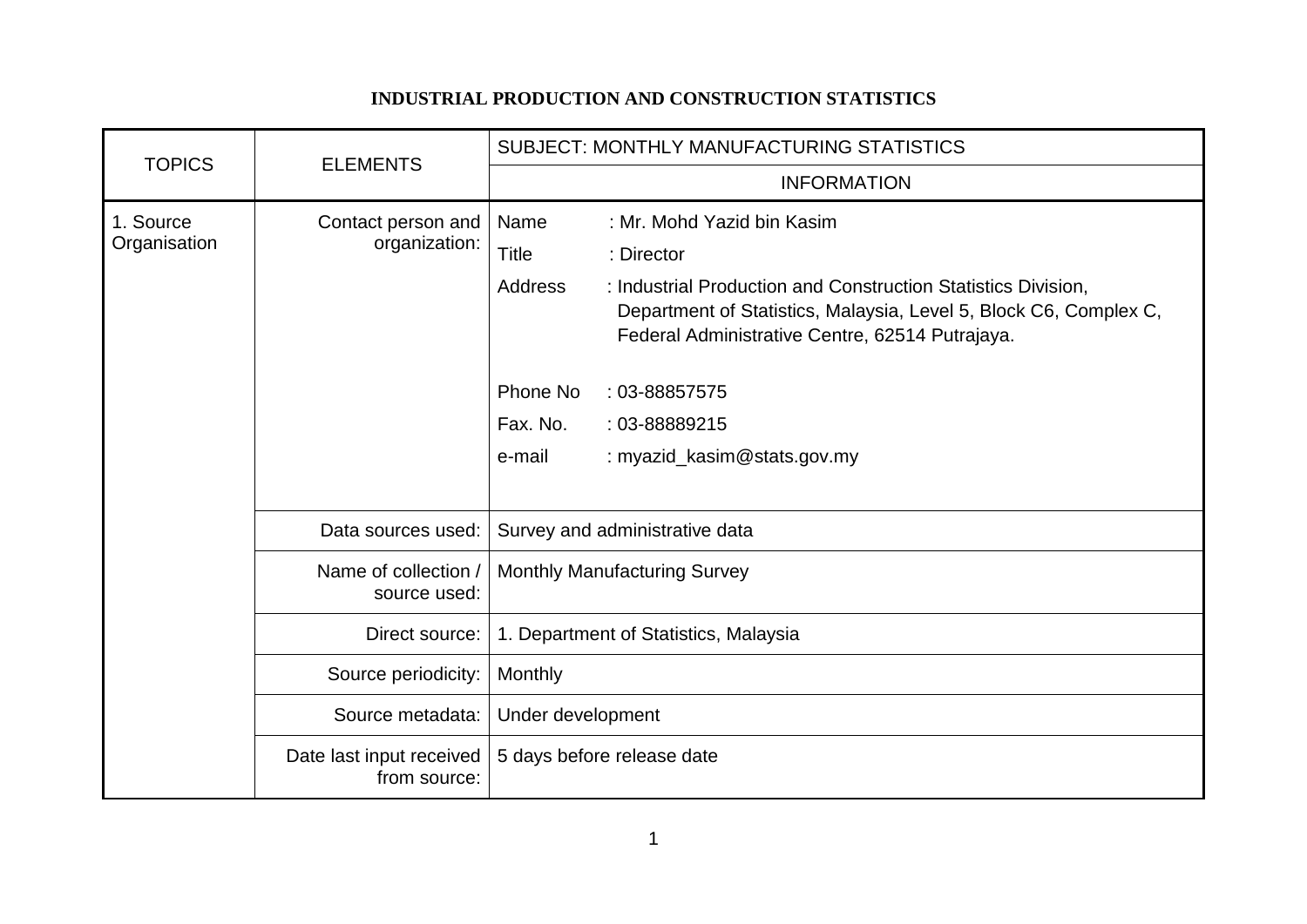| 2. Data<br>Characteristic<br>and Collection              | Variables collected:                          | Sales value, employment and salaries & wages, production of major products<br>in selected manufacturing industries. |
|----------------------------------------------------------|-----------------------------------------------|---------------------------------------------------------------------------------------------------------------------|
|                                                          | Sampling:                                     | <b>Probability Sampling</b>                                                                                         |
|                                                          | Periodicity:                                  | Monthly                                                                                                             |
|                                                          | Reference period:                             | Calendar year                                                                                                       |
|                                                          | Base period:                                  |                                                                                                                     |
|                                                          | Date last updated:                            | December 2016                                                                                                       |
|                                                          | Link to release calendar:                     | Advanced Release Calendar (ARC)                                                                                     |
|                                                          | Other data characteristics<br>and collection: | n.a                                                                                                                 |
| 3. Statistical<br>Population and<br>Scope of the<br>Data | Statistical population:                       | Establishments                                                                                                      |
|                                                          | Geographical coverage:                        | Malaysia                                                                                                            |
|                                                          | Sector coverage:                              | Manufacturing                                                                                                       |
|                                                          | Institutional coverage:                       | Registered establishments involved in manufacturing activities                                                      |
|                                                          | Item coverage:                                | 155 industries                                                                                                      |
|                                                          | Population coverage:                          | 5,000 establishments                                                                                                |
|                                                          | Product coverage:                             | 163 item for Table Selected Products                                                                                |
|                                                          | Other coverage:                               | n.a                                                                                                                 |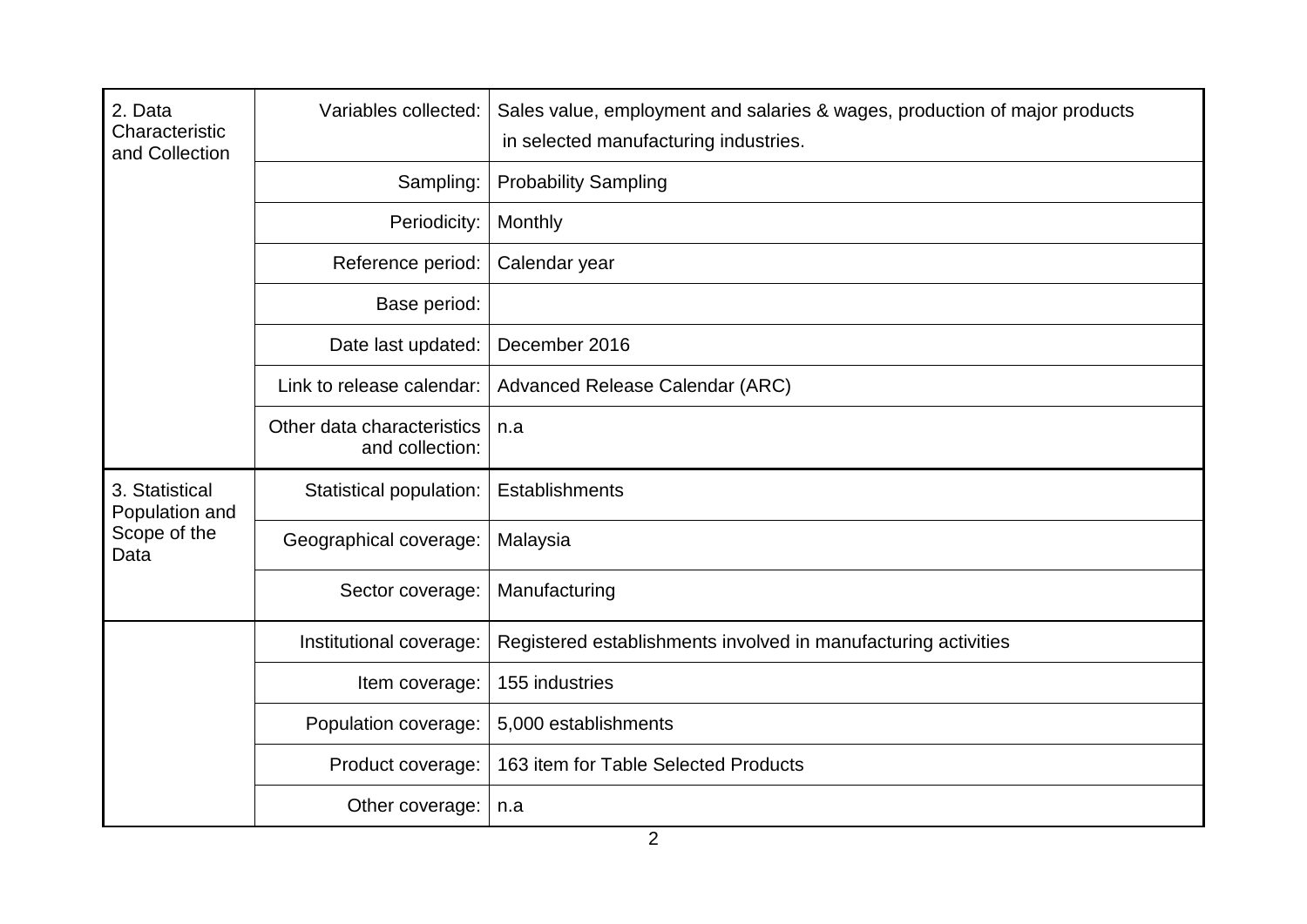| 4. Statistical<br>Concepts and<br>Classification<br><b>Used</b> | Key statistical concepts<br>used:     | International Recommendations of Industrial Statistics (IRIS)                                                                          |
|-----------------------------------------------------------------|---------------------------------------|----------------------------------------------------------------------------------------------------------------------------------------|
|                                                                 | <b>Classification used:</b>           | a. Malaysia Standard Industrial Classification (MSIC), 2008 ver 1.0<br>b. Malaysia Classification of Products by Activity (MCPA), 2009 |
|                                                                 | Aggregation and<br>consolidation:     | Industry and Malaysia level                                                                                                            |
|                                                                 | Estimation:                           | Data from the latest month available                                                                                                   |
|                                                                 | Imputation:                           | n.a                                                                                                                                    |
|                                                                 | Transformations:                      | n.a                                                                                                                                    |
|                                                                 | Validation:                           | n.a                                                                                                                                    |
|                                                                 | Index type:                           | n.a                                                                                                                                    |
|                                                                 | Weights:                              | n.a                                                                                                                                    |
|                                                                 | Seasonal adjustment:                  | Data are seasonally adjusted for Sales Value and Salaries & Wages at total level                                                       |
|                                                                 | Other computation and<br>adjustments: | n.a                                                                                                                                    |
|                                                                 | <b>Dissemination formats:</b>         | Printed and digital                                                                                                                    |
| 6. Other<br>Aspects                                             | Recommended uses and<br>limitations:  | n.a                                                                                                                                    |
|                                                                 |                                       |                                                                                                                                        |